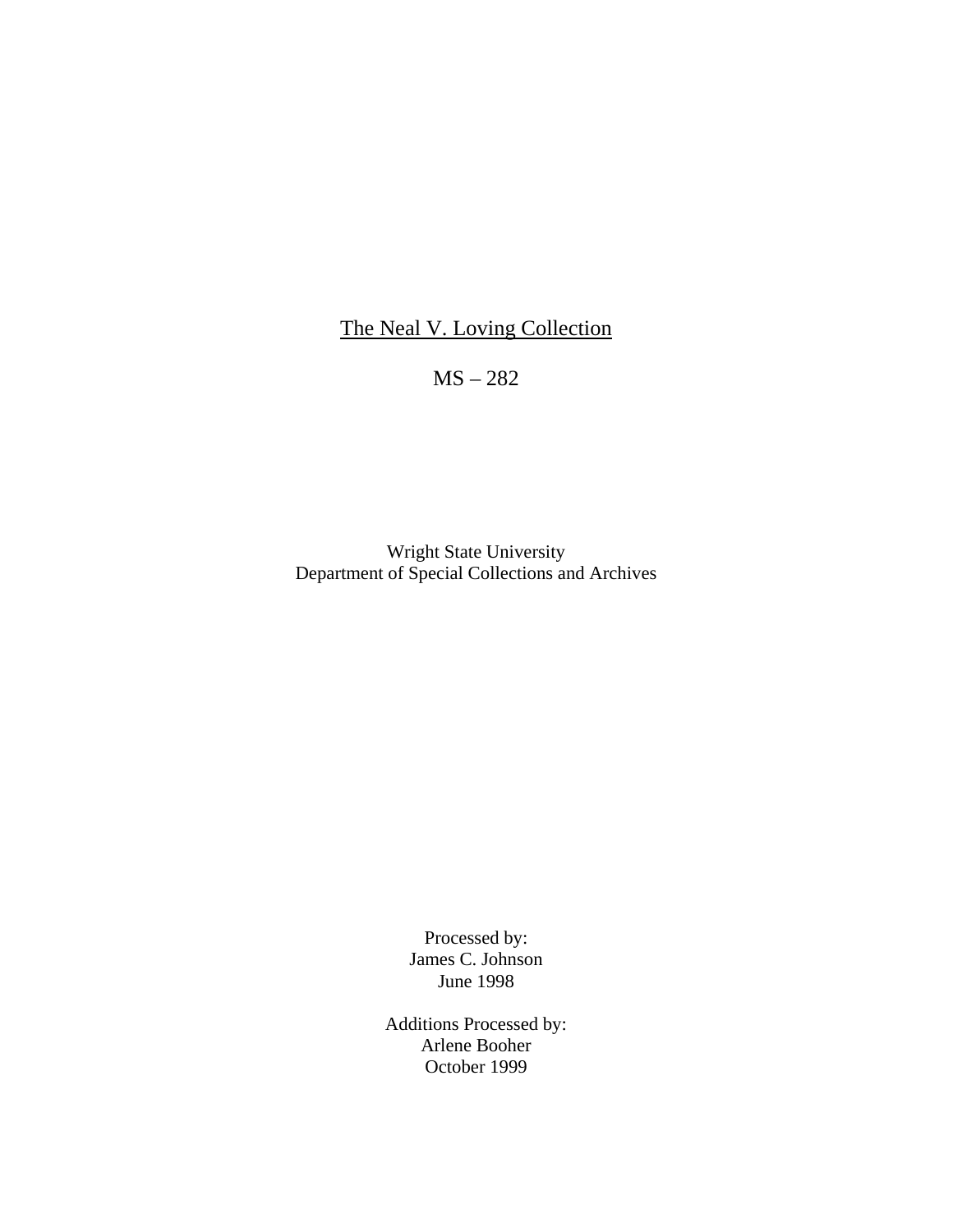## **INTRODUCTION**

The papers of Neal V. Loving were accessioned into the Wright State University Special Collections and Archives in May, 1997. They were donated by Mr. Neal Loving. Neal Loving's life has come to symbolize the true human spirit for he arose out of disastrous life events to become recognized as one of the "African American Pioneers in Aviation."

The papers, photographs, and blueprints in this collection date from the mid-1930s to the late 1990s. They fill 20 Hollinger boxes. The collection is arranged into 14 series as follows:

SERIES 1: Correspondence

SERIES 2: College Career- Wayne State University

SERIES 3: Flight Logs and Flight Certificates

SERIES 4: Civil Service Career- United States Air Force

- SERIES 5: Aircraft- Personal/Wayne Aircraft Company/Wayne School of Aeronautics Aircraft
- SERIES 6: *Loving's Love: A Black American's Experience in Aviation*
- SERIES 7: Photographs

SERIES 8: Photo Album/Scrapbooks

SERIES 9: Clippings

- SERIES 10: Films/Videos/Audio Tape
- SERIES 11: Personal/Awards

SERIES 12: Lectures

SERIES 13: Professional Affliations

SERIES 14: Miscellaneous Aviation-Related Material

There are no restrictions on the use of this collection.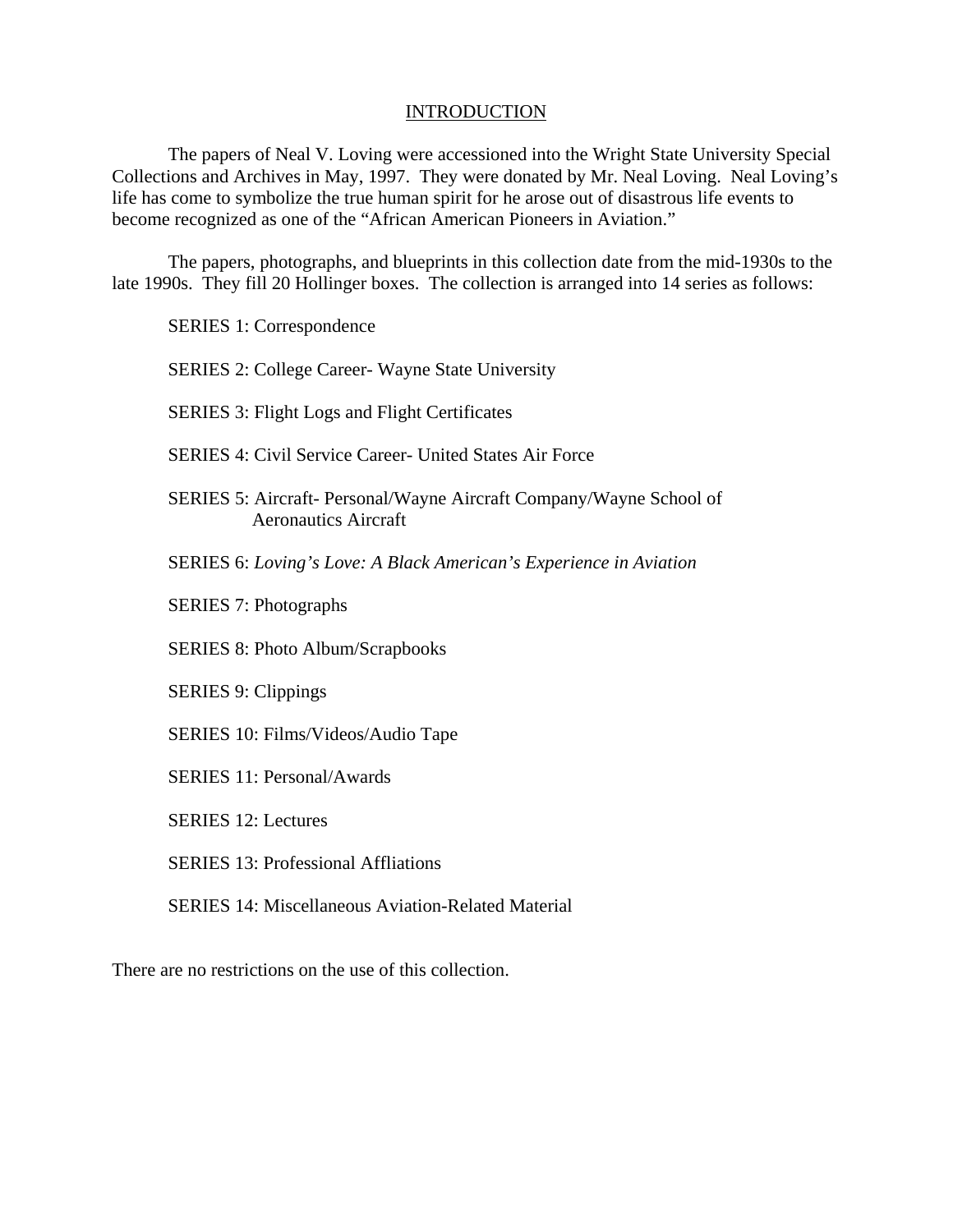### BRIEF BIOGRAPHICAL SKETCH

Neal V. Loving was born in Detroit, Michigan, on February 4, 1916. His passion for aviation began at the early age of ten and never subsided. Neal Loving's life has come to symbolize the true human spirit for he arose out of disastrous life events to become recognized as one of the "African American Pioneers in Aviation."

Loving's interest in aviation started as a young boy and was fueled even farther by the success of Charles A. Lindbergh. Lindbergh's influence in Loving's life as apparent as Loving makes similarities in both their lives in his book, *Loving's Love: A Black American's Experience in Aviation*. Despite the hardships of the Depression and racism, Loving's early interest in aviation never subsided and hints of his future career were brought forward with his successful completion of training at Cass Technical High School, Detroit, Michigan, in 1934. This training included an aircraft mechanics class which helped set into motion Loving's professional career.

By 1941, Loving was the co-owner of the Wayne Aircraft Company, a glider manufacturing firm located in Detroit, Michigan. Shortly after the United States entered World War II, Loving helped form an all-black Civil Air Patrol Squadron (CAP) in Detroit. The purpose of CAP was to provide pre-military training, sea-air rescues, and coastal submarine hunting. Loving's group trained in preflight inspections, glider assembly (of Loving's design), and parachute training. It was during one of these CAP training missions that Neal Loving's life changed forever. On Sunday, July 30, 1944, Loving, flying a Wayne S-1 glider, crashed. The resulting accident eventually cost Neal Loving both his legs. To add to Loving's despair, during his lengthy hospital stay, his fiancée broke off their engagement and his mother passed away.

However, out of these lows, Neal Loving arose to new challenges and established himself as one of the leading African American influences in aviation. Loving first fought through the racism in post-war America to establish and become co-owner of the Wayne School of Aeronautics from March 1946 to October 1956. It was during this time that Loving designed and built a midget racer, the WR-1, or better known as "Loving's Love," This plane became internationally recognized as an outstanding plane in its category and was eventually donated to the Experimental Aircraft Association Museum in 1964.

With new desire to marry and in an effort to provide financial security, Loving entered Wayne State University as an engineering student. In 1961, at the age of 45, Loving graduated as the oldest full-time engineering student in the university's history at that time. During this time, Loving designed another plane, a car-towable plane, the WR-2. However, due to certain design characteristics, Loving scrapped this plane and concentrated on his next project, the successful roadable aircraft, the WR-3.

Loving's new career path took him to the Flight Dynamics Laboratory, Wright Patterson Air Force Base (WPAFB), Dayton, Ohio. Loving's first responsibility from August 1961 to February 1966, was to work as the Project Engineer on the High Altitude Clear Air Turbulence (HICAT) project. This program helped Loving to become established internationally in HICAT research. As his career as an aerospace engineer moved forward, Loving then worked on and researched the structural aspects of aircraft. Loving retired from his civil service career with the United States Air Force on January 9, 1982. During his civil service career, Loving received and earned numerous awards and commendations for his outstanding ability and dedication.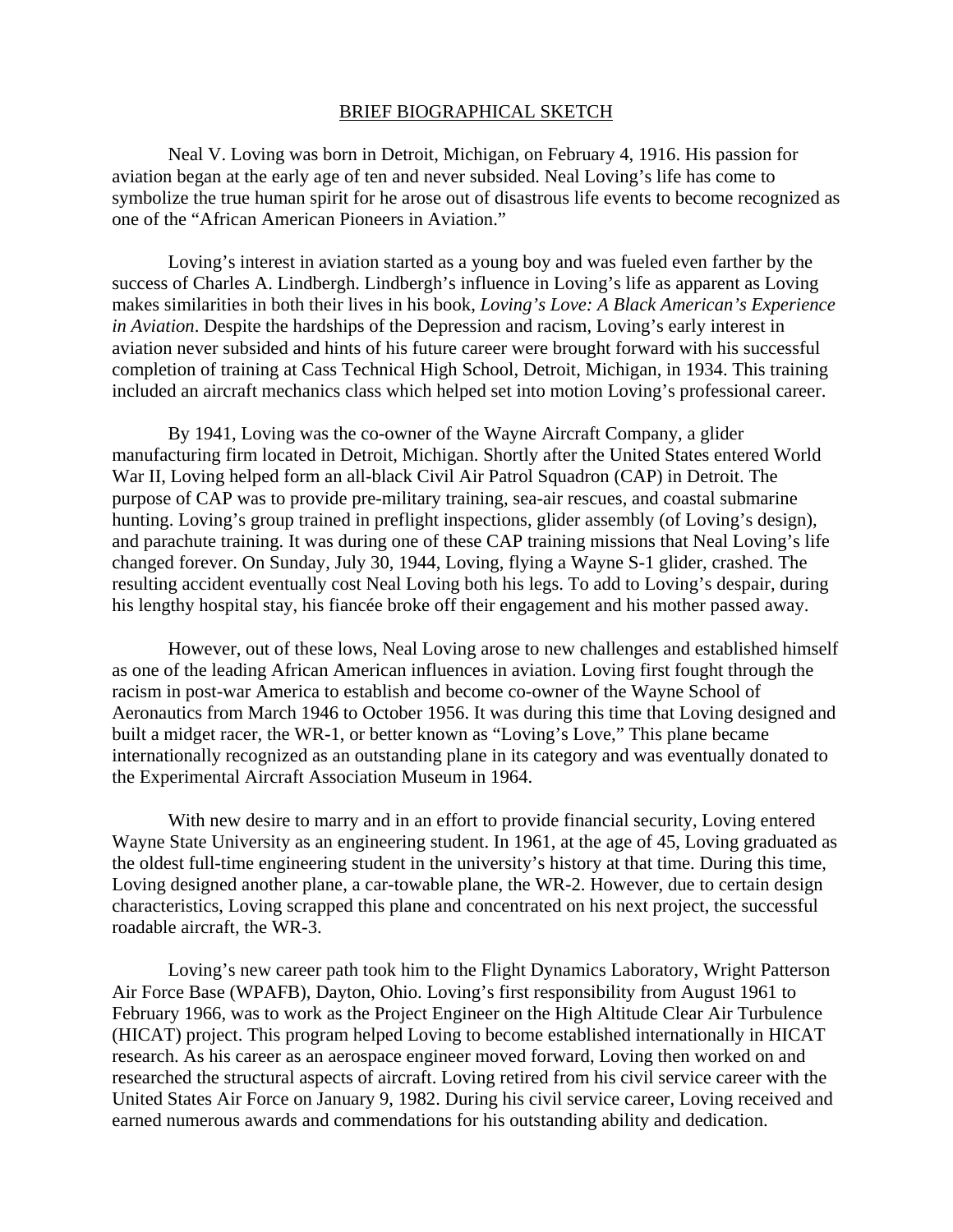During retirement, Loving continued to follow his passion for flying and maintained an active flying schedule until October 17, 1992, when the FAA medical Center revoked his pilot's medical certificate. However, Loving maintained an active stance in the aviation field and continued to receive recognition for his remarkable life. Loving also embarked on a speaking career. Loving lectured about his life and aviation at schools, civic organizations, museums, and aviation clubs. Neal Loving was the author of *Loving's Love: A Black American's Experience in Aviation*, the first book published in the African American Pioneers in Aviation group in the Smithsonian History of Aviation Series.

Neal Loving passed away on December 19, 1998 at the age of 82.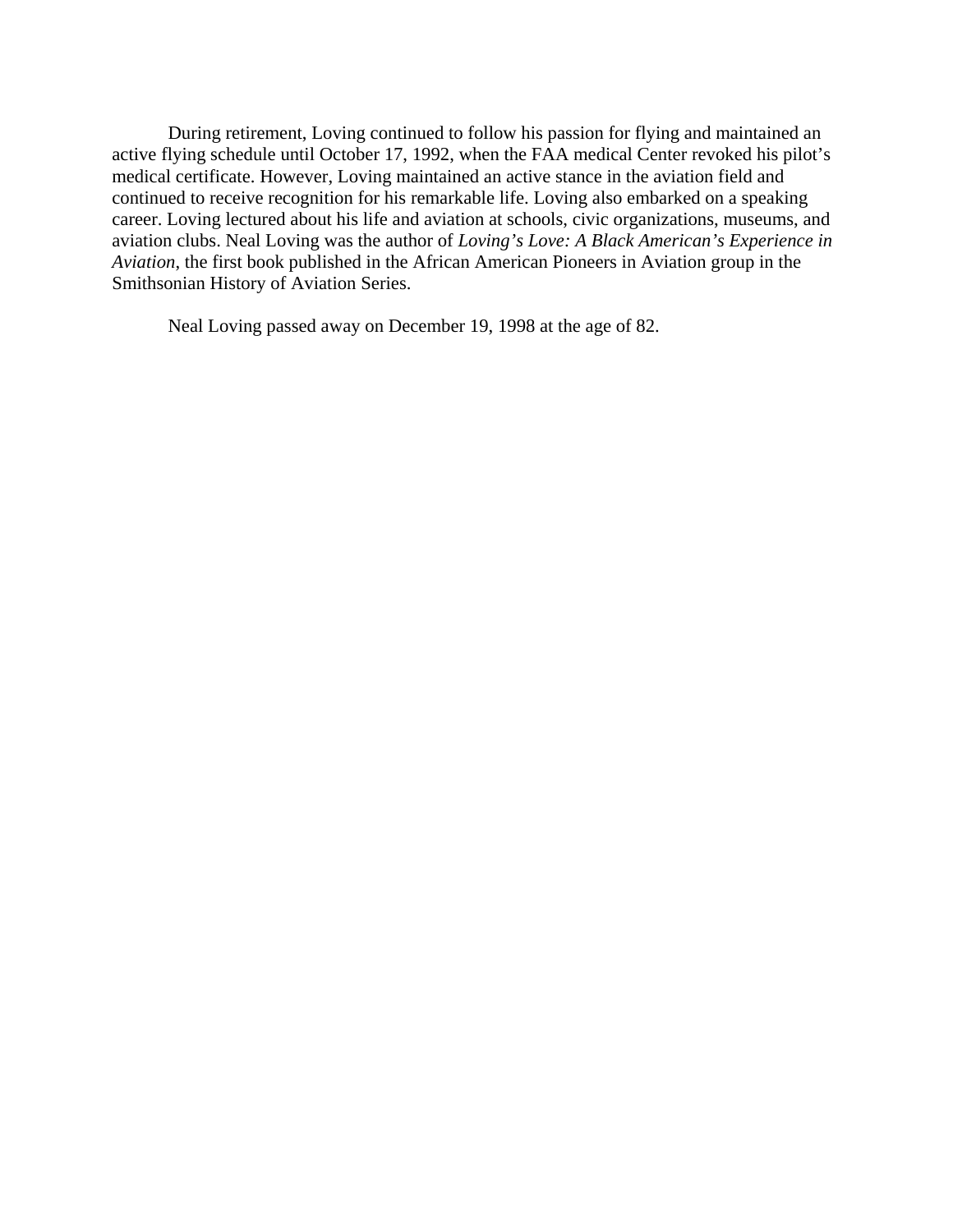## SCOPE AND CONTENT

The Neal V. Loving Collection is divided into 14 series.

**SERIES 1. Correspondence.** This series contains three boxes of correspondence related to Neal V. Loving's professional career, aircraft, and personal relationships. They are divided chronologically by year or decade and alphabetized by sender's last name within each folder. Any unidentifiable correspondence has been placed in the back of the folder for the respective year. Correspondence relating to his hospital stay in 1944 can be located in Series 8, Photo Album/Scrapbooks. Correspondence to Neal Loving's family following his death can be located in Series 11, Personal/Awards.

**SERIES 2. College Career- Wayne State University.** Neal Loving graduated from Wayne State University in 1961 at the age of 45. This series contains four files that hold several college project reports, including his W-2 Roadable Aircraft Project. Also included in this series is his Wayne State University admissions information and his Bachelor of Science diploma.

**SERIES 3. Flight Logs and Flight Certificates.** This series contains nine files that are divided along the lines of individual flight log dates that span his entire flying career. The flight log dates begin in 1938 and end in 1994. Included in his flight logs are details of every flight he piloted. Several flights have interesting notations such as those taken after his medical recovery and one entry even describes a near miss with a Navy jet aircraft. Also included in this series are his pilot certificates, FAA medical certificates, Temporary Ground Instructor Certificate, and a photo of one of the aircraft he flew, a BT-13.

**SERIES 4. Civil Service Career- United States Air Force.** The largest series in the collection which consists of 19 files. This series covers Neal Loving's civil service career with the United States Air Force from 1961 to his retirement in 1982. Loving kept detailed records of his work for the Air Force as an engineer with the Flight Dynamics Laboratory. Loving's specialty was Clean Air Turbulence and its aeronautical effects. Some notable features of this series include a *Who's Who* information booklet of Air Force Flight Dynamics Laboratory personnel, research conference information attended by Loving, and Loving's government reports and publications that featured his research. Loving also kept detailed travel records (TDY) from 1962 to 1981. The TDY records are divided by the years in which Loving maintained them. Also included in this series are several official United States Air Force photos that feature Loving. Loving's passport photo is also included in the series.

**SERIES 5. Aircraft- Personal/Wayne Aircraft Company/ Wayne School of Aeronautics Aircraft.** This series contains three files and one oversized file of aircraft blueprints. This series contains information Loving documented and saved relating to his personal aircraft that he built, the WR-1, "Loving's Love" (N351C) and the WR-3 (N553A). The information includes flight information, various inquiries and design information relating to the WR-3. Also included in this series are blueprints from Loving' s Wayne School of Aeronautics. The blueprints are mainly of the WR-1, but also include other concepts, such as the "Loving's Love III," that Loving had drawn blueprints for. The series also contains a three-view drawing of a Wayne Glider as well as a specification chart and brochure produced by the Wayne Aircraft Company to advertise its new product.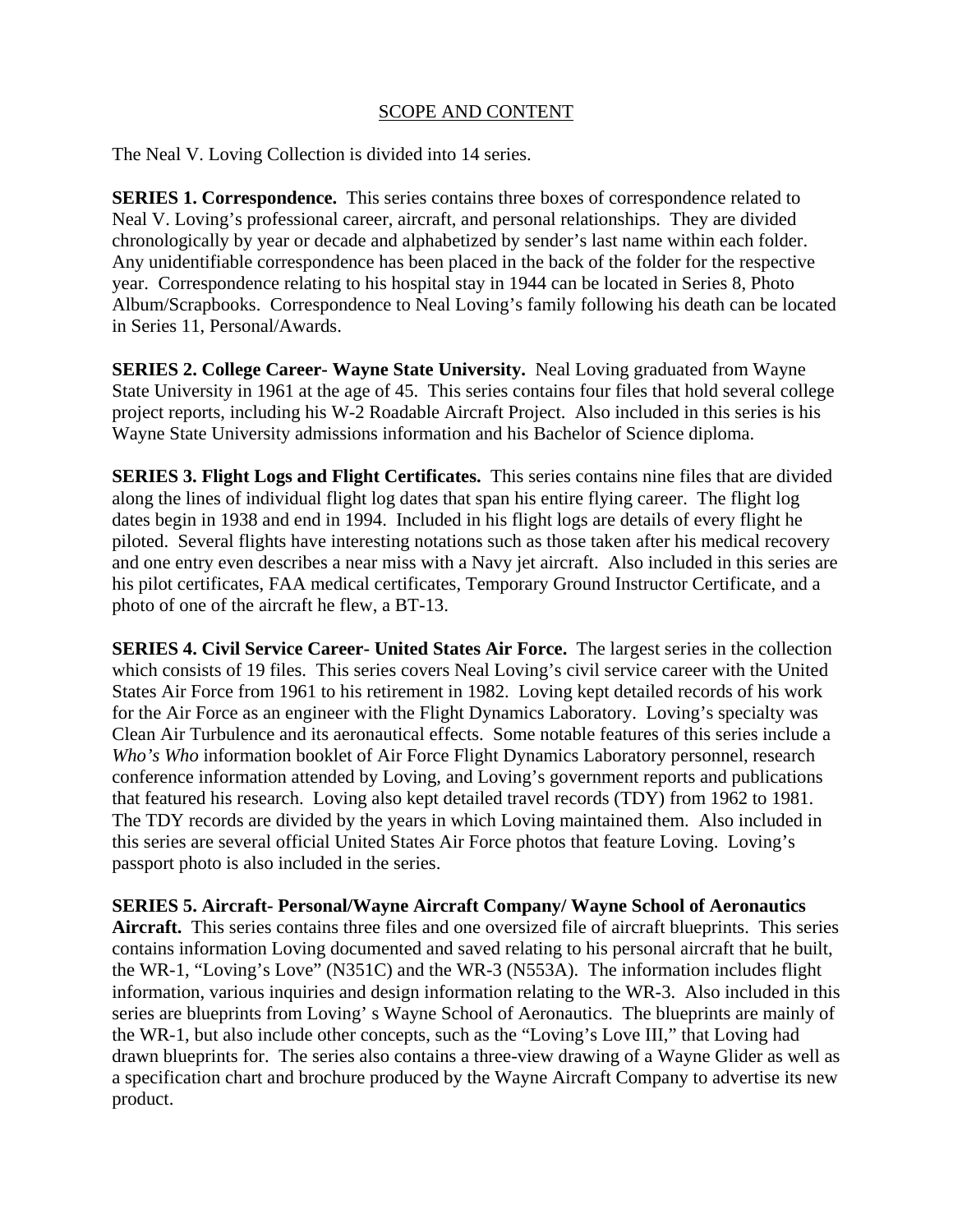**SERIES 6.** *Loving's Love: A Black American's Experience in Aviation***.** This series contains five files that consist of the original draft of Neal Loving's book, *Loving's Love: A Black American's Experience in Aviation*, published in 1994, correspondence with his publisher, the Smithsonian Institution Press, and photographs that were submitted by Loving for publication with the book. A sixth file contains reviews of the book and information concerning appearances Neal Loving made to promote the book.

**SERIES 7. Photographs.** This large series contains 11 files. It is divided chronologically by his career and then by aircraft type. Included in this series are some excellent early photographs of Loving' s Wayne Aircraft Company and his World War II Civil Air Patrol unit. Also included in this series are a large number of photographs featuring his own aircraft, the WR-1, WR-2, and WR-3. There are also photographs from consumers that built their own aircraft using Loving's plans. A photo album from the Blacks in Aviation Convention, 1995, which features prominent African American aviators is included in this series.

**SERIES 8: Photo Album/Scrapbooks.** This oversized file contains three files. The first file contains several pages from one of Neal Loving's photo albums. The pages include photographs of the Aero Mechanics School, the Wayne Aircraft Company, and his Civil Air Patrol unit. The "Brown Scrapbook" is a record of Neal Loving's recovery after his 1944 aircraft accident. Included in this scrapbook are correspondence, cards, and photographs. The "Green Scrapbook" is a record of Loving's life in the 1950s. Included in this scrapbook are clippings from magazine articles, such as *Ebony*, as well as photographs and newspaper clippings.

**SERIES 9. Clippings.** This series contains 10 files that feature both newspaper and magazine clippings directly related to Neal Loving, his friends and family, and other aviation topics. The clippings are divided by those that are related to his career, aircraft, personal awards, and his personal accomplishments.

**SERIES 10. Films/Videos/Audio Tape.** This series contains seven files which consist of three amateur films, three videos, and one audio tape. The films, from the 1950s and 1960s, are those of both his, and other midget aircraft. The three videos include his WR-3 in flight in 1984, an interview by Dayton's WHIO television, a 1995 television talk show featuring *Loving's Love*, and a National Management Association video that featured Neal Loving in 1995. The audio tape features an interview of Neal Loving by Yvonne Duffy.

**SERIES 11. Personal/Awards.** This series contains twelve files. Within these files are the numerous awards that were bestowed upon Neal Loving throughout his life. This series includes those awards received during his professional career, those that are related to his aircraft, his personal and family accomplishments, and handicapped related awards. Also included in this series are documents from special functions Loving attended. This series also contains his last resume which documents his career, papers, awards, and honors. Another file in this series contains Neal Loving's obituary, eulogies presented at his funeral, letters of condolence sent to his family, and published tributes remembering Neal Loving's life.

**SERIES 12. Lectures.** This series contains seven files. This series primarily consists of lecture outlines used by Neal Loving at his many speaking engagements. This series includes outlines used in presentations at aviation clubs, civic organizations, museums, and schools. The series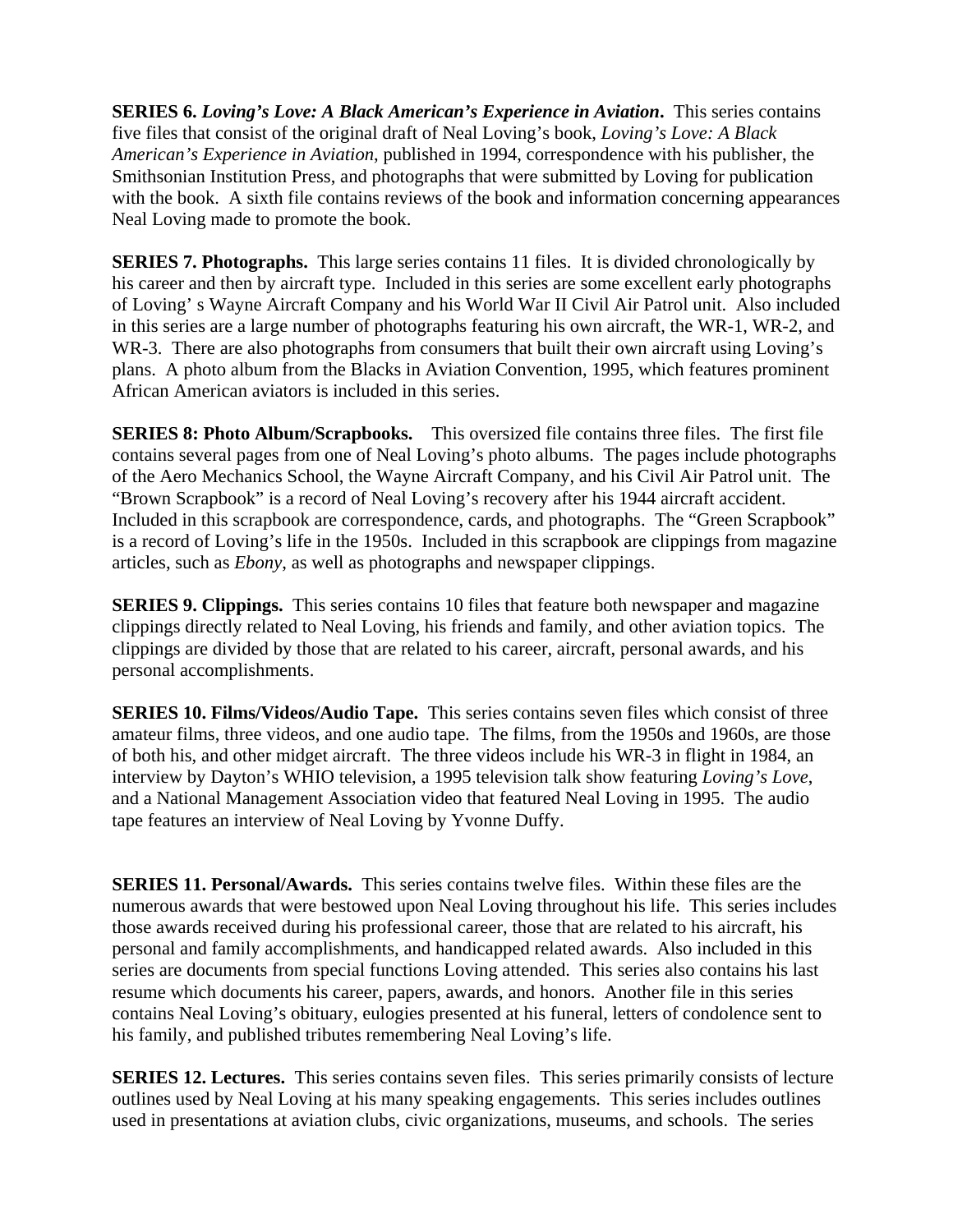also contains a short biography detailing Neal Loving's life and accomplishments.

**SERIES 13. Professional Affiliations.** This series contains 18 files. Within this series is documentation of the various professional organizations to which Neal Loving belonged. Some of the files contain correspondence, membership rosters, and information regarding club events.

**SERIES 14. Miscellaneous Aviation-Related Material.** This series contains six files. Two files contain aeronautical journals, two other files contain documents regarding fellow aviators, and the last two files contain aviation-related project papers.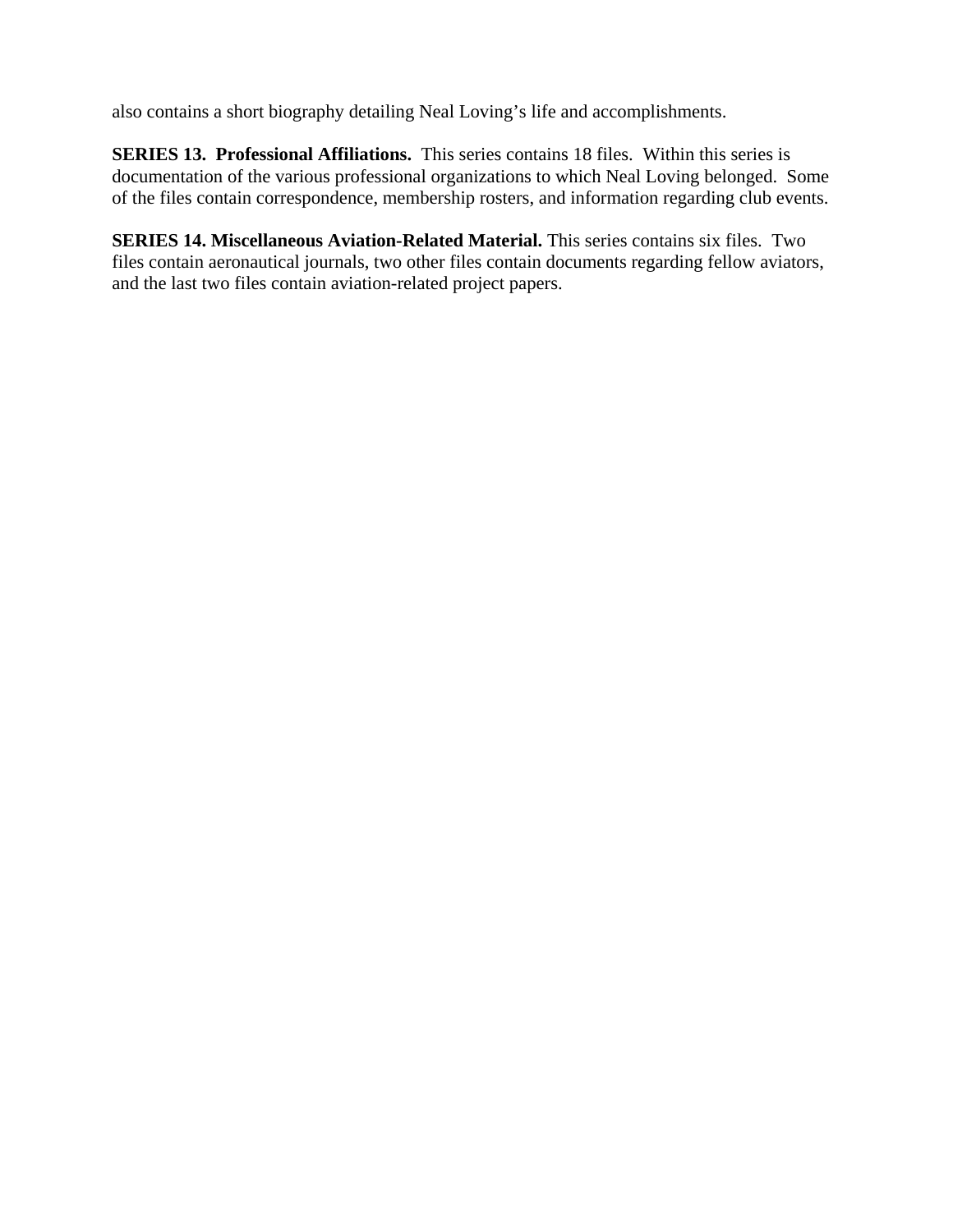## CONTAINER LISTING

## **SERIES I: Correspondence**

| Box | File           | Description                         | Date            |
|-----|----------------|-------------------------------------|-----------------|
| 1   | 1              | Correspondence                      | 1930s and 1940s |
|     | $\overline{2}$ | Correspondence                      | 1950s           |
|     | 3              | Correspondence                      | 1961, 1969      |
|     | 4              | Correspondence                      | 1967            |
|     | 5              | Correspondence                      | 1970s           |
|     | 6              | Correspondence                      | 1980s           |
|     | 7              | Correspondence                      | 1990            |
|     | 8              | Correspondence                      | 1991            |
| 1A  | 1              | Correspondence                      | 1992            |
|     | $\overline{2}$ | Correspondence                      | 1993            |
|     | 3              | Correspondence: Abel-Graham         | 1994            |
|     | $\overline{4}$ | Correspondence: Halloran-Wofford    | 1994            |
|     | 5              | Correspondence: Allen-Moore         | 1995            |
|     | 6              | Correspondence: Norris-Zumwald      | 1995            |
| 1B  | 1              | Correspondence: Allen-McKellar      | 1996            |
|     | $\overline{c}$ | Correspondence: McLaughlin-Zumwald  | 1996            |
|     | 3              | Correspondence: Aero-Kimball        | 1997            |
|     | $\overline{4}$ | Correspondence: Kovnat-Poberezny    | 1997            |
|     | 5              | Correspondence: Robinson-Zumwald    | 1971-1997       |
|     | 6              | Correspondence: from Neal V. Loving |                 |

## **SERIES II: College Career: Wayne State University**

# Box File Description Date 2 1 Student Report: Dimensional Analysis/EM-55 2 Student Report: The Design and Construction of a Folding Wing Roadable Type Aircraft 3 Senior Project: Modification Program on Roadable Airplane (WR-2) 4 Student ID, Admissions Information, Commencement, Diploma **SERIES III: Flight Logs and Flight Certificates**  Box File Description Date

- 3 1 Flight Log: 06-04-1938 to 07-30-1941/Student Pilot Certificates/ Before/After Accident Flight Time Certificate/ Photo- BT-13
	- 2 Flight Log: 08-31-1947 to 07-25-1948/ Temporary Ground Instructor Certificate/ Waiver of Physical Standing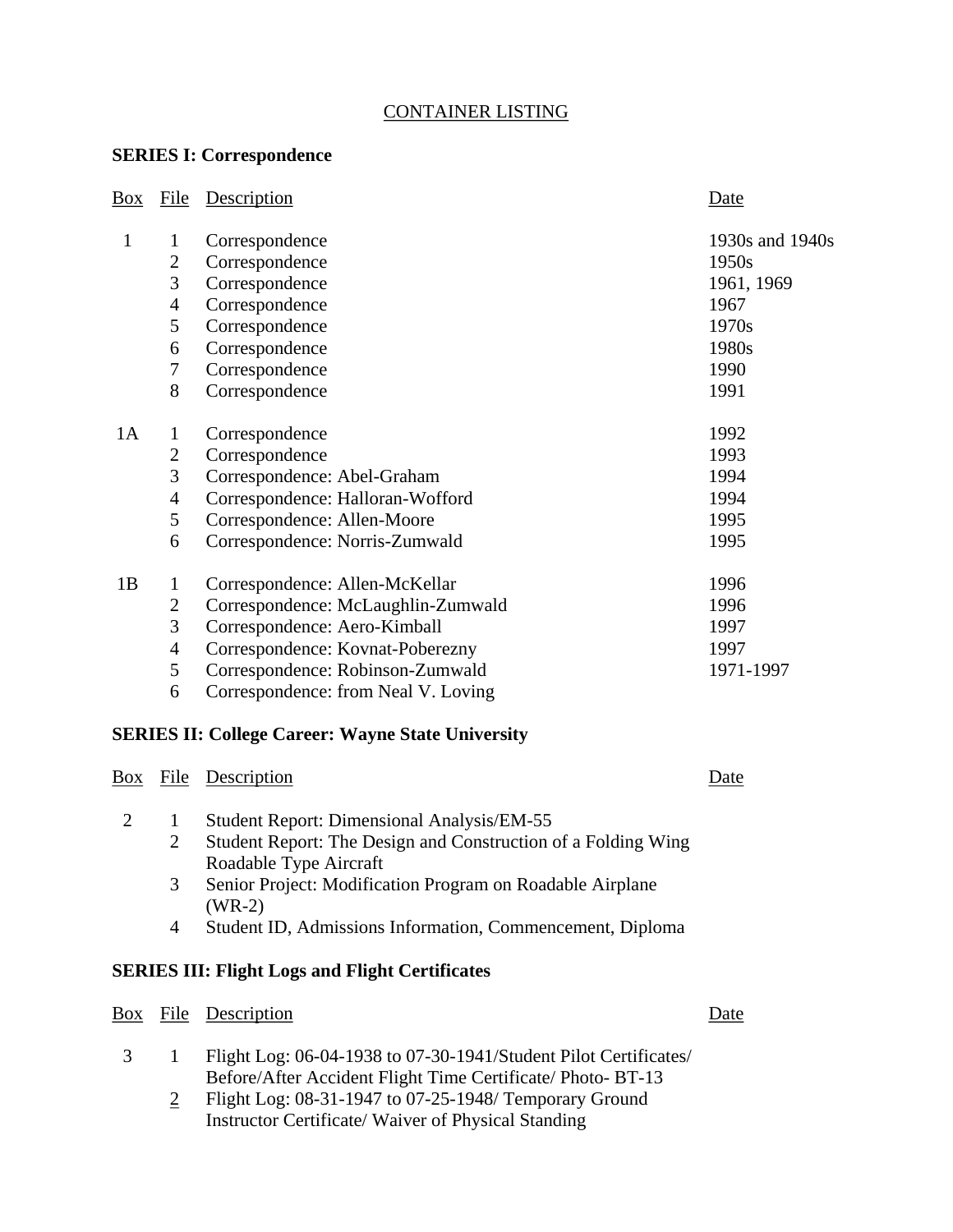## Box File Description Date

# $\begin{array}{cc} 3 & 2 \\ 3 & 3 \end{array}$

- 3 Flight Log: 09-21-1949 to 11-17-1950
- 4 Flight Log: 12-01-1950 to 03-29-1952/ 351C Flying Time- 1950
- 5 Flight Log: 03-29-1952 to 09-11-1954
- 6 Flight Log: 09-12-1954 to 08-25-1955
- 7 Flight Log: 08-26-1955 to 08-02-1970<br>8 Flight Log: 08-04-1970 to 11-20-1970/
- 8 Flight Log: 08-04-1970 to 11-20-1970/ FAA Change of Address
- 9 Flight Log: 05-29-1980 to 08-06-1994/ Medical Certificate

## **SERIES IV: Civil Service Career – United States Air Force**

| Box            | <b>File</b>    | Description                                                          | Date      |
|----------------|----------------|----------------------------------------------------------------------|-----------|
| $\overline{4}$ | 1              | Who's Who: Air Force Flight Dynamics Laboratory                      |           |
|                | 2              | <b>HICAT Survey Trip Report</b>                                      | 1966      |
|                | 3              | Program- American Institute of Aeronautics and Astronautics,         |           |
|                |                | $2nd$ Annual Meeting and Technical Demonstration – 1965 Report       |           |
|                |                | of Proceedings International Association of Meteorology and          |           |
|                |                | Atmospheric Physics - 1967                                           |           |
|                | $\overline{4}$ | <b>HICAT Survey Flights</b>                                          |           |
|                | 5              | American Institute of Aeronautics and Astronautics conferences:      |           |
|                |                | 1965, 1971/ Conference: 6 <sup>th</sup> International Council of the |           |
|                |                | Aeronautical Sciences-1968/ Bulletin of the American                 |           |
|                |                | Meteorological Society-1971                                          |           |
|                | 6              | Book: Clean Air Turbulence and Its Detection-1969. Neal              |           |
|                |                | Loving-pp. 127-143/511-513                                           |           |
| 5              | 1              | Reports by Neal Loving: High Altitude Clear Air Turbulence           |           |
|                | $\overline{c}$ | Final Report: F-15 Composite Speed Brake                             | 1975      |
|                | 3              | Final Report: Composite Wing/Fuselage Program                        | 1989      |
|                | $\overline{4}$ | Temporary Duty Order (TDY)                                           | 1962-1964 |
|                | 5              | Temporary Duty Order (TDY) / Passport photos                         | 1965-1966 |
|                | 6              | Temporary Duty Order (TDY)                                           | 1967      |
|                | 7              | Temporary Duty Order (TDY)                                           | 1968      |
|                | 8              | Temporary Duty Order (TDY)                                           | 1969      |
| 6              | $\mathbf{1}$   | Temporary Duty Order (TDY)                                           | 1970-1973 |
|                | $\overline{c}$ | Temporary Duty Order (TDY)                                           | 1974-1976 |
|                | 3              | Temporary Duty Order (TDY)                                           | 1977-1981 |
|                | $\overline{4}$ | Personal File: Part One/ Civil Service Photos                        |           |
|                | 5              | Personal File: Part Two                                              |           |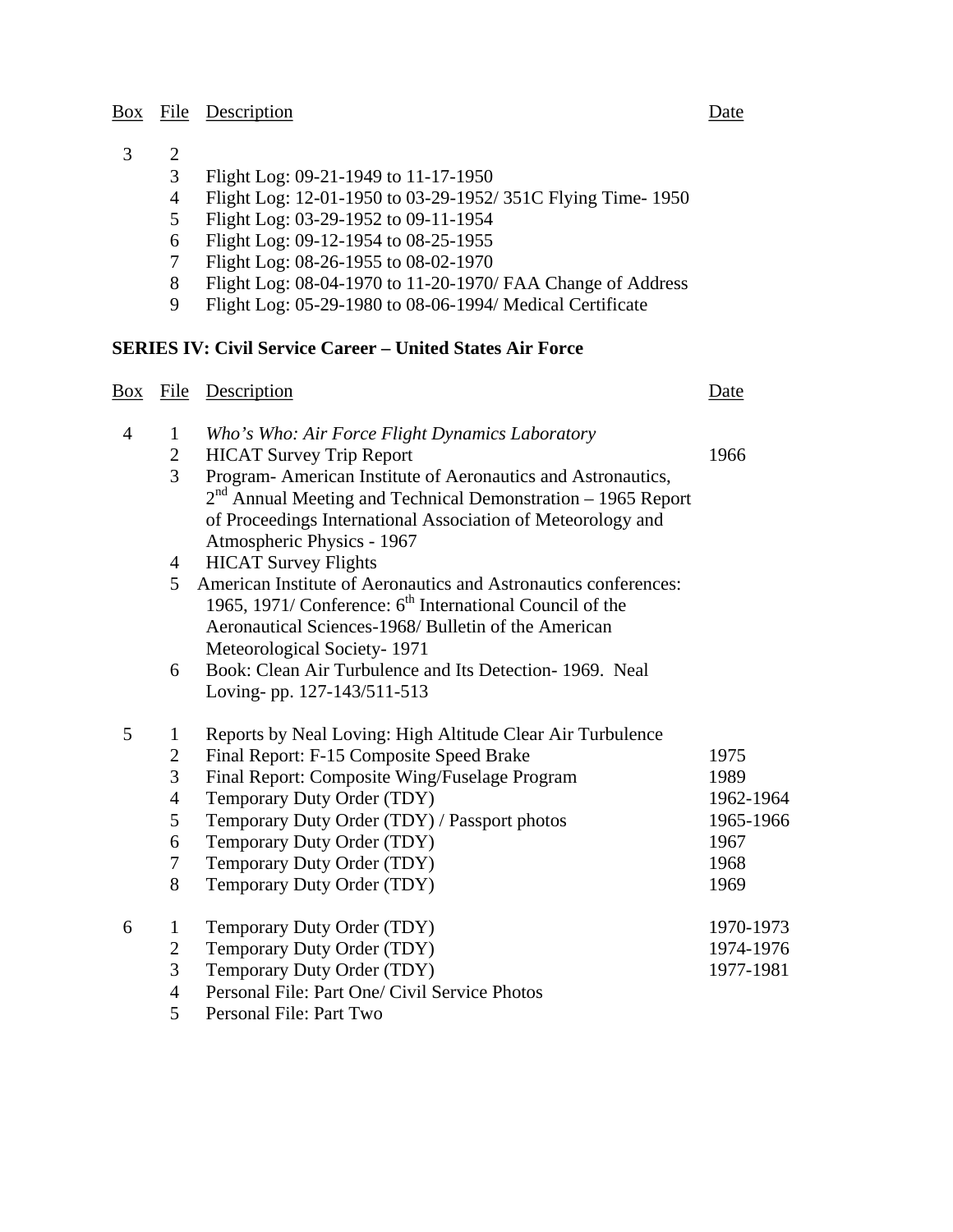## **SERIES V: Aircraft – Personal / Wayne Aircraft Company / Wayne School of Aeronautics Aircraft**

| Box            | <u>File</u>         | <b>Description</b>                                                                          | Date      |
|----------------|---------------------|---------------------------------------------------------------------------------------------|-----------|
| 7              | 1<br>$\overline{2}$ | Wayne Glider: Three View Layout/Specification Chart/Brochure<br>WR-1: N351C "Loving's Love" |           |
|                | 3                   | WR-3: N553A Design Data                                                                     | 1960      |
|                | $\overline{4}$      | <b>OVERSIZED:</b> Wayne School of Aeronautics Blue Prints<br>(location 14)                  |           |
|                |                     | <b>SERIES VI: Loving's Love: A Black American's Experience in Aviation</b>                  |           |
| $\frac{Box}{}$ | <u>File</u>         | Description                                                                                 | Date      |
| 8              | $\mathbf{1}$        | Smithsonian Institution Press Correspondence/Original Draft:                                |           |
|                |                     | Loving's Love: A Black American's Experience in Aviation,<br>pp. 1-50                       |           |
|                | $\overline{2}$      | Original Draft: Loving's Love, pp. 51-100                                                   |           |
|                | 3                   | Original Draft: Loving's Love, pp. 101-150                                                  |           |
|                | $\overline{4}$      | Original Draft: Loving's Love, pp. 151-205                                                  |           |
|                | 5                   | Photos Submitted for Publishing of Loving's Love                                            |           |
|                | 6                   | Loving's Love: Book Reviews/Promotional Appearances                                         |           |
|                |                     | <b>SERIES VII: Photographs</b>                                                              |           |
| Box            |                     | File Description                                                                            | Date      |
| 9              | $\mathbf{1}$        | Wayne Aircraft Company                                                                      |           |
|                | 2                   | Civil Air Patrol/ Civil Service Career-United States Air Force                              |           |
|                | 3                   | WR-1 (N351C) "Loving's Love"                                                                |           |
|                | $\overline{4}$      | WR-2 (N112Y) "Roadable I"                                                                   |           |
|                | 5                   | WR-3 (N553A) Photographs                                                                    |           |
|                | 6                   | WR-3 (N553A) Photo Album                                                                    |           |
| 10             | $\vert 1 \vert$     | Consumer Built Planes from Loving's Plans                                                   |           |
|                | $\overline{2}$      | Miscellaneous Aircraft                                                                      |           |
|                | 3                   | <b>Blacks in Aviation Convention Photo Album</b>                                            | 1995      |
|                | $\overline{4}$      | Personal Photographs- Part One                                                              |           |
|                | 5                   | Personal Photographs- Part Two                                                              |           |
|                |                     | <b>SERIES VIII: Photo Album/Scrapbooks</b>                                                  |           |
| Box            | File                | Description                                                                                 | Date      |
| 11             | $\mathbf{1}$        | Photo Album-Aero Mechanics School/Wayne Aircraft<br>Company/ Civil Air Patrol               | 1935-1944 |

2 "Brown Scrapbook" Hospital Stay 1944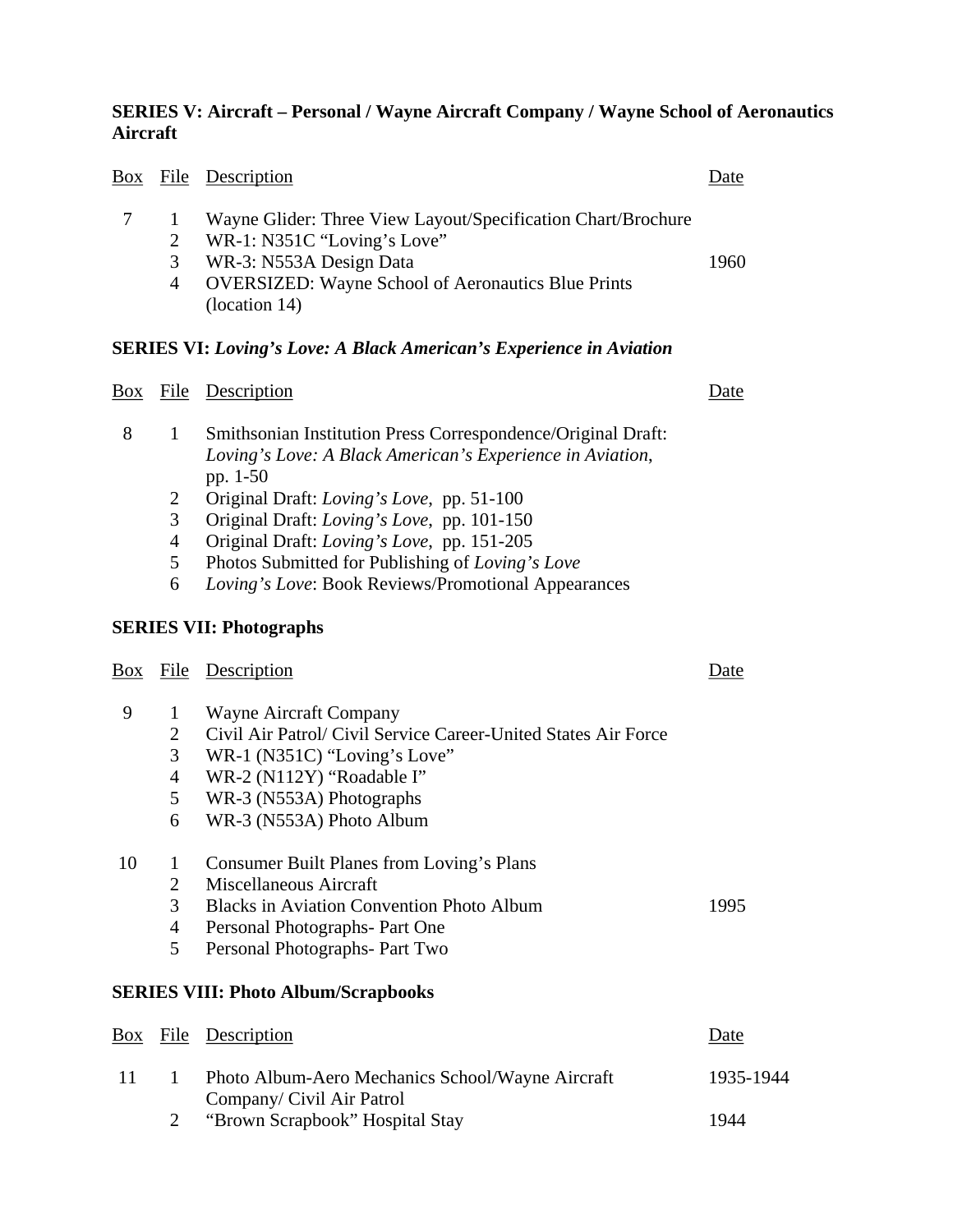| Box |                                                                                           | File Description                                                                                                                                                                                                                                                                                                                                                                                                                                                                                                            | Date                 |
|-----|-------------------------------------------------------------------------------------------|-----------------------------------------------------------------------------------------------------------------------------------------------------------------------------------------------------------------------------------------------------------------------------------------------------------------------------------------------------------------------------------------------------------------------------------------------------------------------------------------------------------------------------|----------------------|
| 11  | $\mathfrak{Z}$                                                                            | "Green Scrapbook"                                                                                                                                                                                                                                                                                                                                                                                                                                                                                                           | 1950s                |
|     |                                                                                           | <b>SERIES IX: Clippings</b>                                                                                                                                                                                                                                                                                                                                                                                                                                                                                                 |                      |
| Box |                                                                                           | File Description                                                                                                                                                                                                                                                                                                                                                                                                                                                                                                            | Date                 |
| 12  | $\mathbf{1}$<br>$\overline{2}$<br>3<br>$\overline{4}$<br>5<br>6<br>$\tau$<br>8<br>9<br>10 | Newspaper Articles: Loving's Love Related<br>Newspaper Articles: Personal Award Related<br>Newspaper Articles: Personal Accomplishment Related<br>Newspaper Articles: Civil Service Career Related<br>Newspaper Articles: Barnett Family Related<br>Newspaper Articles: Aviation (not Loving) Related<br>Magazine Articles: Loving's Aircraft Related- Part One<br>Magazine Articles: Loving's Aircraft Related- Part Two<br>Magazine Articles: Loving's Aircraft Related- Part Three<br>Magazine Articles: "Loving's Love" |                      |
|     |                                                                                           | <b>SERIES X: Films/Videos/ Audio Tapes</b>                                                                                                                                                                                                                                                                                                                                                                                                                                                                                  |                      |
| Box | File                                                                                      | Description                                                                                                                                                                                                                                                                                                                                                                                                                                                                                                                 | Date                 |
| 13  | $\mathbf{1}$<br>$\overline{2}$<br>3                                                       | Film: Midget E4 Plane<br>Film: WR-3 (N553A)<br>Film: Midget Aircraft on Grounded, in Flight at Springfield<br>Airport                                                                                                                                                                                                                                                                                                                                                                                                       | 1953<br>n.d.<br>1964 |
|     | $\overline{4}$                                                                            | Video: "Neal Loving Flying His Homebuilt Airplane"<br>Interview by Dayton's Channel 7 (WHIO)                                                                                                                                                                                                                                                                                                                                                                                                                                | August 1984          |
|     | 5                                                                                         | Video: "Loving's Love" Television Talk Show Interview with<br><b>Alice Earl Jenkins</b>                                                                                                                                                                                                                                                                                                                                                                                                                                     | 1995                 |
|     | 6                                                                                         | Audio Tape: Neal V. Loving Interview by Yvonne Duffy,<br>Reporter for the Detroit Free Press                                                                                                                                                                                                                                                                                                                                                                                                                                |                      |

## **SERIES XI: Personal/Awards**

| Box |                             | File Description                                                                                                   | Date. |  |
|-----|-----------------------------|--------------------------------------------------------------------------------------------------------------------|-------|--|
| 14  |                             | Civil Service - United States Air Force                                                                            |       |  |
|     | $\mathcal{D}_{\mathcal{L}}$ | <b>Personal Aircraft Related</b>                                                                                   |       |  |
|     | 3                           | Personal/Family Accomplishments                                                                                    |       |  |
|     | 4                           | <b>Handicapped Related</b>                                                                                         |       |  |
|     | 5                           | <b>Special Functions</b>                                                                                           |       |  |
|     | 6                           | Resume                                                                                                             | 1997  |  |
|     |                             | Air Force News Release/Obituary/Funeral Mass Program<br>/Eulogies/Letters of Condolence/Tributes to Neal V. Loving |       |  |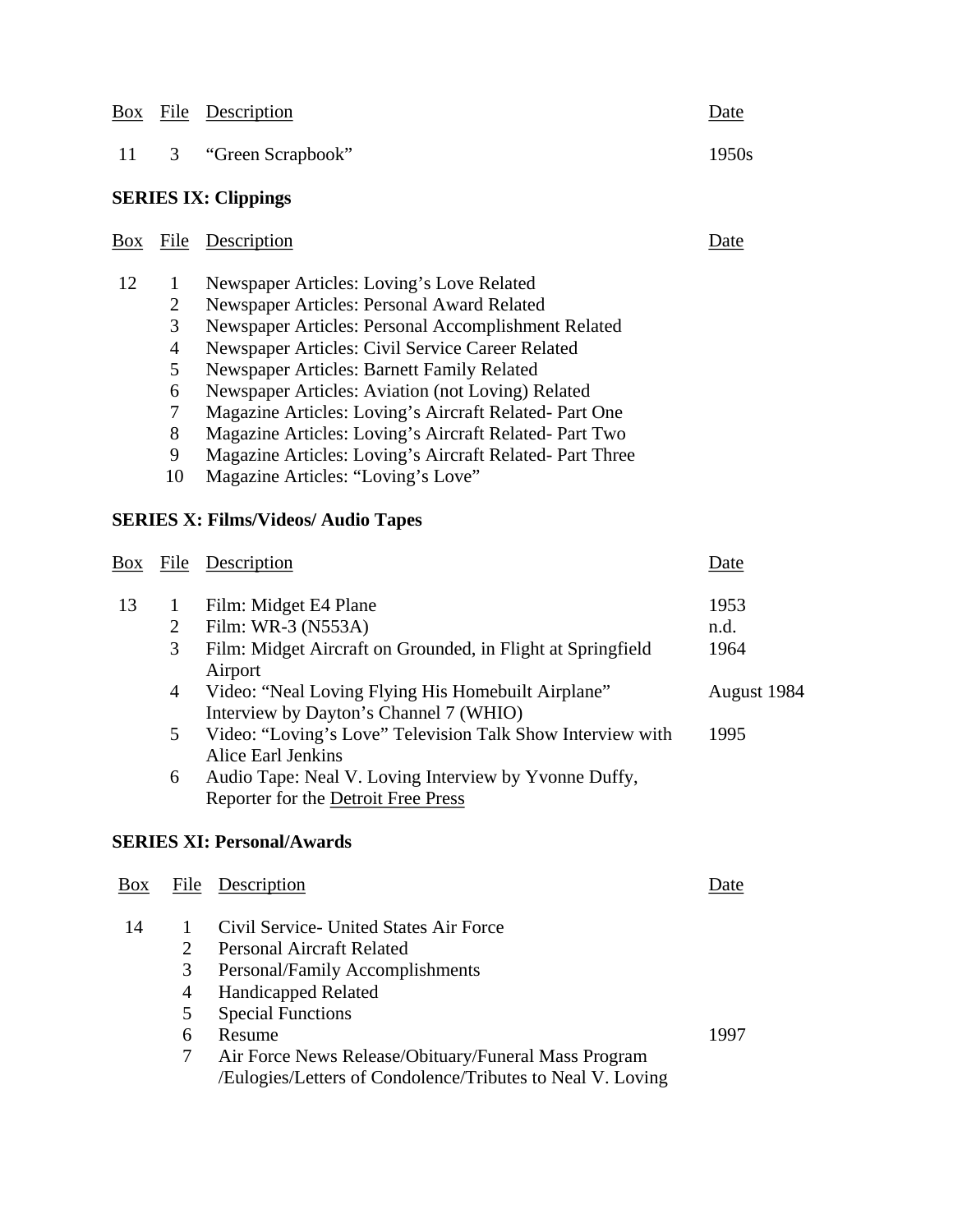|       |   | Box File Description                                  | Date            |
|-------|---|-------------------------------------------------------|-----------------|
| 14A 1 |   | <b>Award Certificates</b>                             | $1970s - 1990s$ |
|       |   | Pencil Drawing of Loving/Neal Loving Day Proclamation |                 |
|       | 3 | Plaque From Miami International Airport               | 1995            |
|       | 4 | Jewelry/Pin (small box)                               |                 |
|       |   |                                                       |                 |

5 Medal- Michigan Aviation Hall of Fame (small box)

14A. 1. Award Certificates- 1970s-1990s

- 2. Pencil Drawing of Loving/Neal Loving Day Proclamation
- 3. Plaque From Miami International Airport- 1995
- 4. Jewelry/Pin (small box)
- 5. Medal- Michigan Aviation Hall of Fame (small box)

## **SERIES 12: Lectures**

- Box File Description
- 15. 1. Aviation Clubs/Organizations- 1974-1994
	- 2. Civic Organizations- 1975-1994
	- 3. Eulogy
	- 4. Museums- 1985-1994
	- 5. Schools- 1982-1994
	- 6. "Technology- Today/Tomorrow" Outline/Supplementary Information
	- 7. Biographical Information/Resume

## **SERIES 13: Professional Affiliations**

| <b>Box</b> | File | Description |
|------------|------|-------------|
|            |      |             |

- 16. 1. Experimental Aircraft Association- Newsletters- c. 1990s
	- 2. Experimental Aircraft Association- Rosters- c. 1990s
	- 3. Experimental Aircraft Association- Correspondence- 1994-1995
	- 4. Experimental Aircraft Association- Conventions and Events
	- 5. Experimental Aircraft Association- Biography of Neal Loving
	- 6. Society of Experimental Test Pilots- Events/Symposium/Banquet Info
	- 7. Society of Experimental Test Pilots- Correspondence
	- 8. Society of Experimental Test Pilots- Membership Lists
	- 9. Wings Jamaica Aviation Centre- Newsletters- 1994-1996
	- 10. The Vultures Soaring Club of Michigan- Newsletters/Yearly Calendar 1996-1997